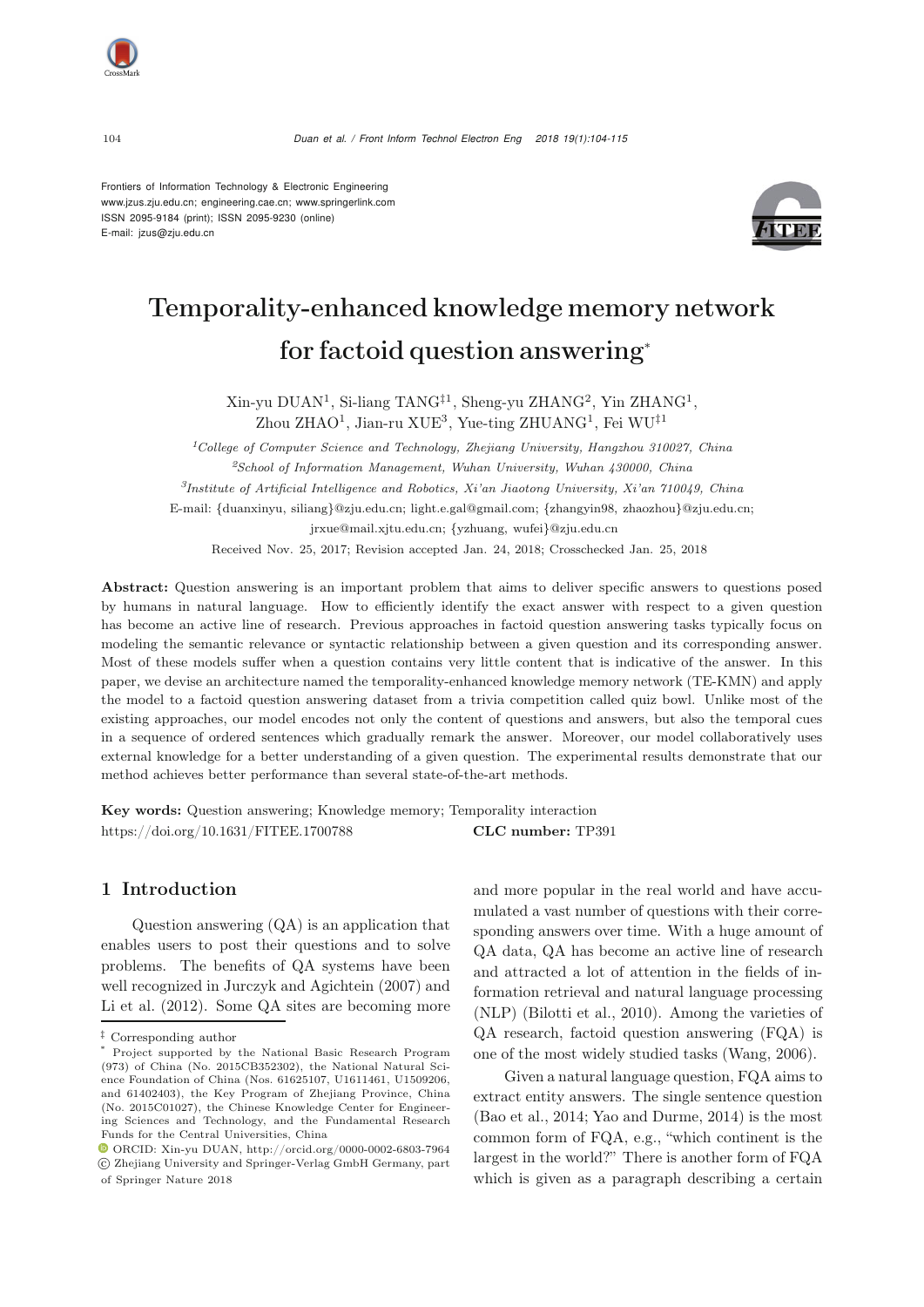entity. A typical example of such FQA is called quiz bowl question answering [\(Boyd-Graber et al.](#page-9-2), [2012;](#page-9-2) [Iyyer et al., 2014](#page-10-3)). It is a popular trivia game of students in high school and college throughout the world. In quiz bowl question answering, users read several sentences one by one and attempt to answer the question after reading fewer sentences. A quiz bowl question is composed of a sequence of ordered sentences describing an answer from different perspectives, which can be extracted from an entity set. It has a property called pyramidality, which means that the prior sentences in a question description remark harder and more obscure cues, whereas later sentences are 'giveaways'. Table [1](#page-0-0) shows an example of a quiz bowl question with its corresponding answer. Words with the same color share the same indicative cues to the answer (e.g., the Notre Dame du Haut and the Villa Savoye are two buildings designed by Le Corbusier using reinforced concrete framing. The long horizontal sliding windows are one highlight of the Villa Savoye). The question consists of six sentences in order.

The existing approaches tend to treat the quiz bowl problem as a text classification task, focus

Table 1 A quiz bowl example question that describes the architect 'Le Corbusier'

| Number         | Question description                                  |  |  |  |  |  |  |  |
|----------------|-------------------------------------------------------|--|--|--|--|--|--|--|
| 1              | This architect is one of the first designers to use   |  |  |  |  |  |  |  |
|                | reinforced concrete.                                  |  |  |  |  |  |  |  |
| $\overline{2}$ | This man argued that architecture has historically    |  |  |  |  |  |  |  |
|                | been dominated by the influence of 'regulating'       |  |  |  |  |  |  |  |
|                | lines'.                                               |  |  |  |  |  |  |  |
| 3              | Pilotis, roof gardens, and long horizontal sliding    |  |  |  |  |  |  |  |
|                | windows are included in this architect's five points  |  |  |  |  |  |  |  |
|                | of architecture introduced in his book, towards a     |  |  |  |  |  |  |  |
|                | new architecture.                                     |  |  |  |  |  |  |  |
| 4              | He connected one of his buildings with the wings of   |  |  |  |  |  |  |  |
|                | a dove and included irregularly spaced rectangular    |  |  |  |  |  |  |  |
|                | openings within its two-feet thick walls.             |  |  |  |  |  |  |  |
| 5              | This city planner of Chandigarh, India used           |  |  |  |  |  |  |  |
|                | columns called pilotis to raise many of his buildings |  |  |  |  |  |  |  |
|                | above the ground.                                     |  |  |  |  |  |  |  |
| 6              | For 10 points, name this Swiss-French designer of     |  |  |  |  |  |  |  |
|                | the Notre Dame du Haut and the Villa Savove.          |  |  |  |  |  |  |  |

The descriptive sentences contain many obscure or obvious cues to the answer from different aspects. The sentences ordered ahead remark fewer cues to the answer, but the sentences in later order deliver more helpful indications to capture the answer. Specifically, we endow words that share the same indicative cues to the answer with the same color and intuitively demonstrate the temporal cues in the sequence of  $ordered$   $sentences$ 

merely on exploiting the semantic relevance between the individual sentence and its corresponding answer, and attempt to discover a better embedding space to perform the semantic classification on quiz bowl data. However, some studies in the fields of sociology and biology [\(Carr](#page-9-3), [1993](#page-9-3); [Ivry, 1996\)](#page-10-4) discovered that the formation of a decision is in general influenced by the temporal cue transmittance in a flow of information. In a real quiz bowl competition, given a sequence of ordered sentences (e.g., the example in Table [1,](#page-0-0) where the sentences form a single question in quiz bowl), the indicative cues are gradually delivered sentence by sentence. Thus, it is better to collaboratively use the temporal cues in sentence order to identify the corresponding answer. Moreover, human beings will probably retrospect relevant auxiliary information when reading sentences. In most cases, it is rational that we use external knowledge that relates to each descriptive sentence to give a co[rrect](#page-10-6) [answer](#page-10-6) [\(Minsky](#page-10-5)[,](#page-10-6) [1991](#page-10-5)[;](#page-10-6) Schweppe and Rummer, [2013\)](#page-10-6). As a result, we speculate that temporal cue transmittance and auxiliary external knowledge are two factors that contribute to answering quiz bowl questions, and we assume that it is probably meaningful to capture the temporal cues in a sequence of ordered sentences and leverage auxiliary knowledge that relates to each reading sentence.

Inspired by our assumption, we are more interested in how to effectively leverage the temporal cues in a sequence of ordered sentences (the answer is in general described from different aspects) and auxiliary external knowledge (each sentence can spark relevant information that relates to itself with respect to a given question), to improve the answering performance for the quiz bowl question. In particular, we devise a new architecture named the temporality-enhanced knowledge memory network (TE-KMN). This end-to-end architecture introduces an attention-based sequential model, which is an exten[sion](#page-9-4) [of](#page-9-4) [the](#page-9-4) [gated](#page-9-4) [recurrent](#page-9-4) [unit](#page-9-4) [\(GRU\)](#page-9-4) [\(](#page-9-4)Cho et al., [2014](#page-9-4)), to capture the temporal cues in the sequence of ordered sentences (i.e., how the cues in ordered ahead sentences influence the understanding of the later sentences). Meanwhile, external memory is employed to leverage auxiliary knowledge that relates to each reading sentence and augments the understanding of each reading sentence.

Several contributions of our work are highlighted as follows: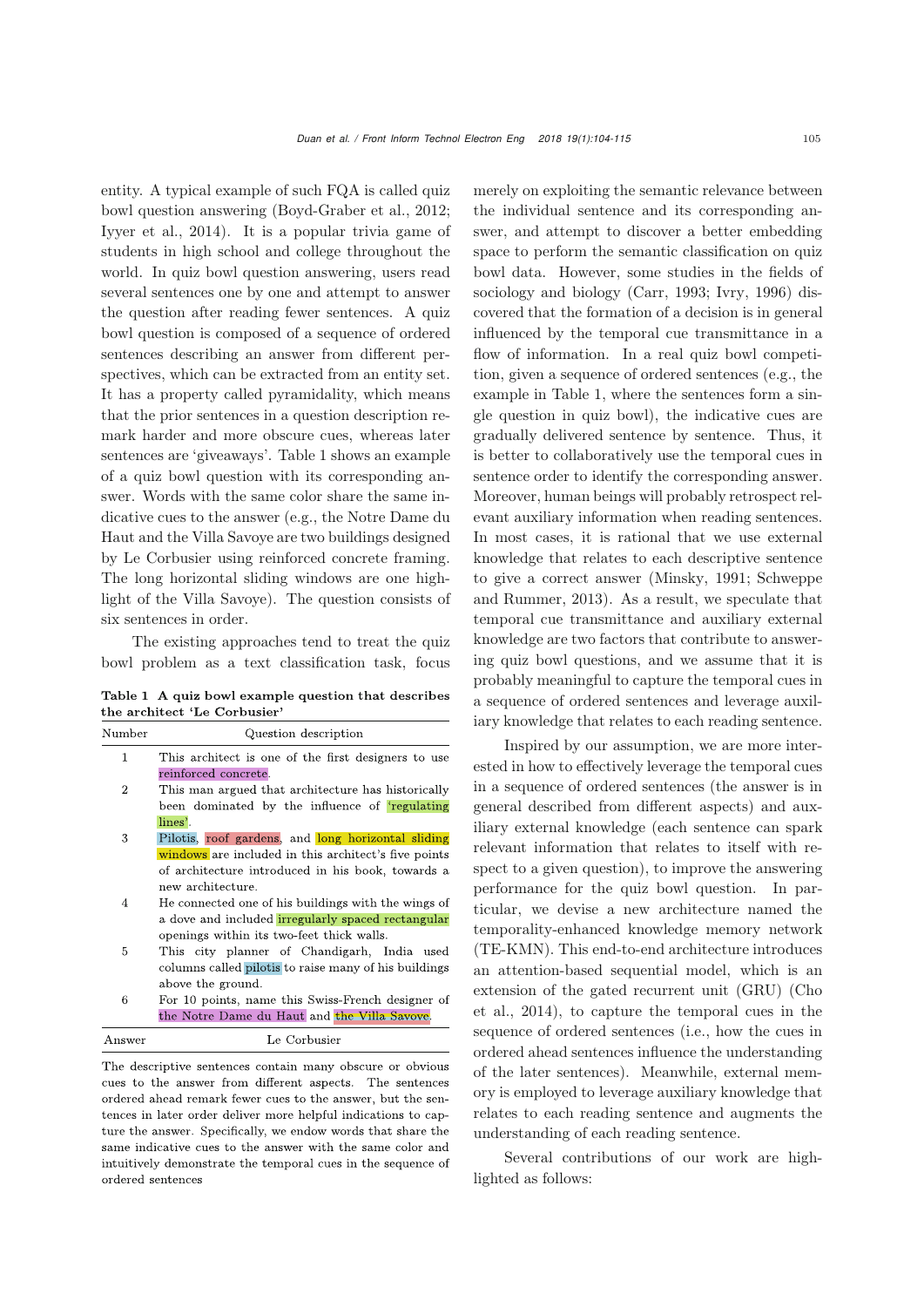1. Different from traditional content-based methods, a novel architecture TE-KMN is proposed to leverage auxiliary knowledge that relates to each reading sentence and the temporal cues in a sequence of descriptive sentences with respect to a given question.

2. Based on traditional GRU, we introduce a sequential model with attention mechanism in our proposed architecture, namely temporality-enhanced gated recurrent unit (T-GRU), to capture the temporal cues in a sequence of ordered sentences. This attention mechanism transfers more effectively the cues from ordered ahead sentences than those from the later sentences.

3. The auxiliary knowledge that relates to each reading sentence in an external memory is adopted to understand each reading sentence in our knowledge memory network.

# 2 Related work

Question answering is a popular research line in NLP. Previous studies on FQA can be categorized into two tasks: answer classification and answer ranking. Answer classification aims at classifying the quality of answers while answer ranking focuses on figuring out the best answer among numerous candidate answers concerning a certain question. These studies commonly rely on exploring semantic or syntactic features of QA data. [Sun et al.](#page-10-7) [\(2005](#page-10-7)) tried to detect the semantic and syntactic relationship between questions and answers. [Navigli and Velardi](#page-10-8) [\(2010](#page-10-8)) presented a lattice-based approach to definition and hypernym extraction. [Huang et al.](#page-10-9) [\(2007](#page-10-9)) integrated textual features to represent the candidate QA pairs and used a support vector machine (SVM) to classify QA pairs. Despite the typical features, [Shah and Pomerantz](#page-10-10) [\(2010\)](#page-10-10) trained a logistic regression (LR) classifier and predicted the quality of answers in CQA. [Ding et al.](#page-9-5) [\(2008](#page-9-5)) proposed a model on the conditional random field (CRF) to capture contextual features from the answer sequence for semantic [matching](#page-9-6) [between](#page-9-6) [QA](#page-9-6) [pairs.](#page-9-6) Figueroa and Atkinson [\(2011](#page-9-6)) proposed maximum entropy context models for ranking biographical answers to definition queries on the Internet. Some methods use various features at the thread level that allow more consistent global decisions and exploit the relationship between pairs of comments at any distance in the answer [list](#page-9-7) [with](#page-9-7) [respect](#page-9-7) [to](#page-9-7) [a](#page-9-7) [question](#page-9-7) [\(](#page-9-7)Barrón-Cedeño et al., [2015;](#page-9-7) [Joty et al.](#page-10-11), [2015\)](#page-10-11). Some translation models were used to match QA by transferring the answers to the corresponding question [\(Jeon et al.](#page-10-12), [2005](#page-10-12); [Xue et al., 2008;](#page-10-13) [Zhou et al.](#page-11-1), [2011](#page-11-1)). However, the performance of translation-based approaches deteriorates when there are many informal words or phrases in QA archives.

Recently, some studies reported the applications of deep neural networks to QA tasks. [Wang et al.](#page-10-14) [\(2010](#page-10-14)) proposed a deep belief network (DBN) based semantic relevance model to learn the distributed representation of QA pairs. [Shen et al.](#page-10-15) [\(2015](#page-10-15)) calculated a similarity matrix for each QA pair containing the lexical and sequential information and then used a deep convolutional neural network (CNN) to estimate the suitable answer probability. Different from the cla[ssical](#page-10-16) [CNN](#page-10-16) [used](#page-10-16) [in](#page-10-16) [Shen et al.](#page-10-15) [\(2015](#page-10-15)[\),](#page-10-16) Qiu and Huang [\(2015\)](#page-10-16) introduced a dynamic CNN (Kalchbrenner et al., [2014\)](#page-10-17) to encode the variable-length sentences of questions and answers in the semantic space and model their interactions with a tensorial top layer. Besides CNN, another kind of neural network has been successfully applied in textual content analysis. In [Le and Mikolov](#page-10-18) [\(2014](#page-10-18)), a recurrent neural network (RNN) was employed to represent each sentence or one document by a dense vector. In [Sutskever et al.](#page-10-19) [\(2014\)](#page-10-19), a multi-layer RNN was used to map the input sentence to a vector of fixed dimensionality.

The success of RNN on NLP [\(Mikolov et al.](#page-10-20), [2010](#page-10-20)) shows that it is capable of handling long-term dependencies by adaptively memorizing values for either long or short durations. Long short-term memory (LSTM) neural network [\(Mikolov et al.](#page-10-20), [2010](#page-10-20)), GRU [\(Cho et al.](#page-9-4), [2014](#page-9-4)), and their bidirectional variants BiLSTM [\(Graves et al., 2005](#page-9-8)) also show promising results in many NLP fields such as machine translation [\(Bahdanau et al.](#page-9-9), [2014\)](#page-9-9), named entity recognition [\(Ma and Hovy, 2016](#page-10-21)), and reading comprehension [\(Chen et al.](#page-9-10), [2016\)](#page-9-10). Meanwhile, many studies [\(Chorowski et al.](#page-9-11), [2015;](#page-9-11) [Luong et al.](#page-10-22), [2015](#page-10-22); [Rush et al., 2015\)](#page-10-23) applied attention mechanism to RNNs to improve the performance of NLP tasks. The idea is to allow the model to attend over past output vectors, thereby mitigating the RNN's cell state bottleneck.

Quiz bowl question answering is a typical example of FQA. In recent years, many approaches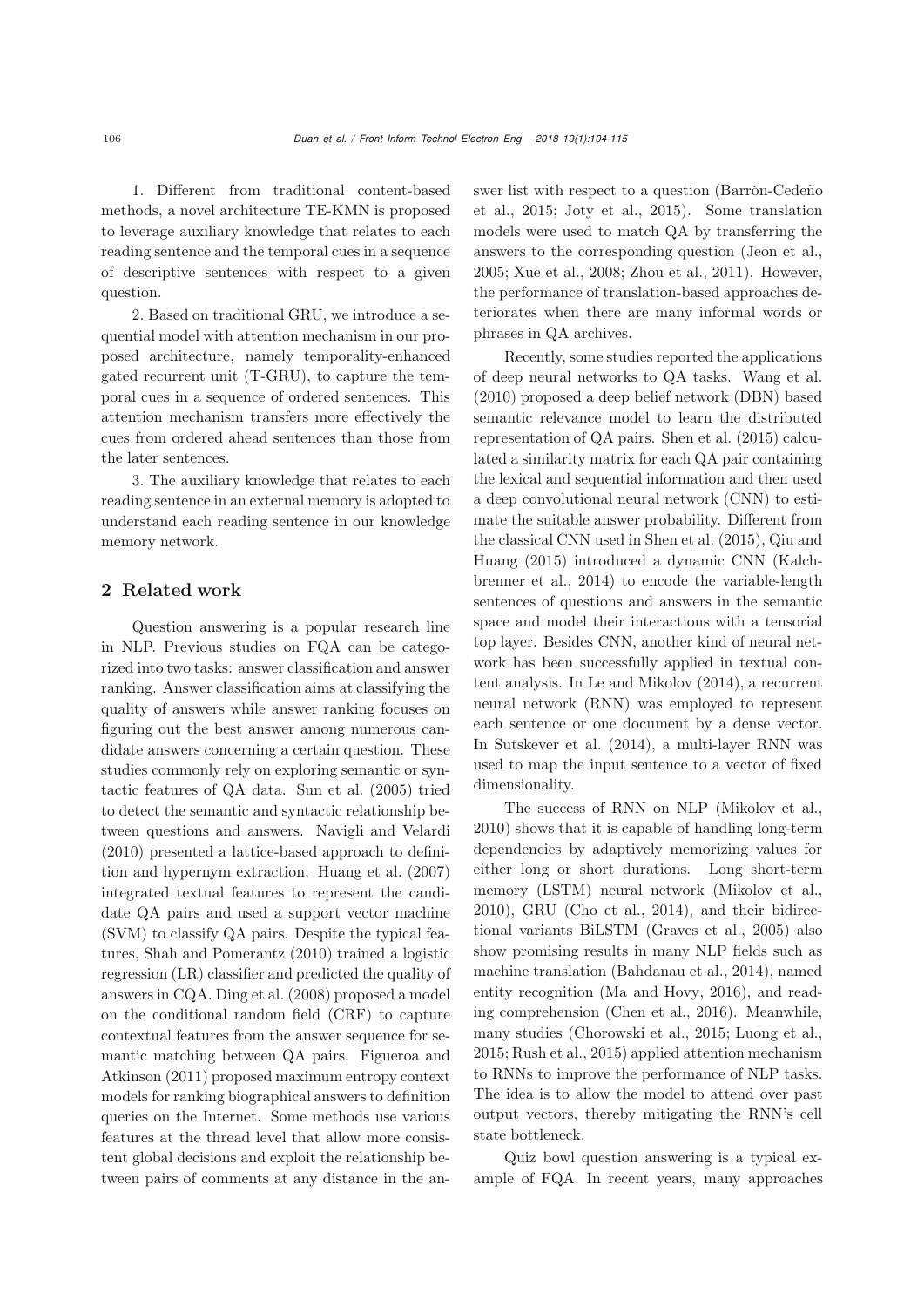have been proposed to solve the quiz bowl question[s](#page-9-2) [using](#page-9-2) [machine](#page-9-2) [learning](#page-9-2) [methods.](#page-9-2) Boyd-Graber et al. [\(2012\)](#page-9-2) introduced a naive-Bayes model to identify the answer based on manually defined sequence matching rules and bag of words (BOW) representations. To enrich the semantics in sentence representation, [Iyyer et al.](#page-10-3) [\(2014](#page-10-3)) used a dependency-tree recursive neural network (DT-RNN) to exploit depend[ency](#page-11-2) [information](#page-11-2) [in](#page-11-2) [sentence](#page-11-2) [encoding.](#page-11-2) Zheng et al. [\(2015\)](#page-11-2) introduced a multi-channel CNN to represent quiz bowl questions at the sentence level and paragraph level. [Iyyer et al.](#page-10-24) [\(2015](#page-10-24)) proposed a deep averaging network (DAN) to map a descriptive paragraph to its answer.

Reasoning via cross-media (e.g., textual and visual modalities) is very important for human beings. Ther[e](#page-11-3) [are](#page-11-3) [many](#page-11-3) [applications](#page-11-3) [of](#page-11-3) [cross-media](#page-11-3) [\(](#page-11-3)Yang et al., [2008;](#page-11-3) [Zhuang et al., 2008\)](#page-11-4). In the NLP field, many researchers have tried to endow their models with the ability of reasoning by leveraging auxiliary knowledge since the importance of auxiliary knowledge has long been recognized [\(Fillmore](#page-9-12), [1976;](#page-9-12) [Minsky](#page-10-5), [1991](#page-10-5)). Earlier NLP systems mostly exploit restricted linguistic knowledge such as manuallyencoded morphological and syntactic patterns. With the advanced development of the knowledge base, large amounts of semantic knowledge has become available. Many studies have exploited the use of these knowledge bases (e.g., DBPedia and FreeBase) to improve the performance of their models in many NLP tasks [\(Nakashole and Mitchell, 2015](#page-10-25); [Wei et al.](#page-10-26), [2017](#page-10-26); [Yang and Mitchell](#page-11-5), [2017\)](#page-11-5). Recently, the memory network [\(Sukhbaatar et al.](#page-10-27), [2015\)](#page-10-27) has achieved influential results in machine reading comprehension [\(Pan et al., 2017](#page-10-28)), which proves that the memory network is able to better understand the input documents. Meanwhile, [Ghazvininejad et al.](#page-9-13) [\(2017](#page-9-13)) used a memory network to memorize and understand the external knowledge in a conversation generation task and has shown certain promise.

# 3 Methodology

In this section, we introduce the proposed temporality-enhanced knowledge memory network (TE-KMN) in detail (Fig. [1\)](#page-4-0). The proposed model consists mainly of the following steps: individual encoding of each sentence, temporal cue transmittance in a sequence of ordered sentences using T-GRU, and

utilization of auxiliary knowledge that relates to each reading sentence.

## 3.1 Sentence encoder

The first step in our architecture is to represent the textual contents of descriptive sentences and knowledge with proper semantic embeddings. In our model, an RNN-based method [\(Mikolov et al., 2013](#page-10-29)) is employed to model the distributed representation of each word in the dataset  $D = \{d_1, d_2, \ldots, d_m\}$ and the knowledge memory  $K = \{k_1, k_2, \ldots, k_n\},\$ where  $d_i$   $(i = 1, 2, \ldots, m)$  is a question (a descriptive paragraph consisting of a sequence of ordered sentences),  $\mathbf{k}_i$  ( $j = 1, 2, ..., n$ ) is one fact (i.e., in the form of one sentence) in the knowledge memory, and  $m$  and  $n$  the numbers of questions in the dataset and the facts in the memory, respectively. After training, each word is associated with a unique distributed vector. Each sentence in the dataset and knowledge memory is encoded as a vector of a fixed number of dimensions, which is the average summation of the distributed representation of words with respect to the sentence.

# 3.2 Temporality-enhanced GRU

A significant characteristic of quiz bowl is that users are given a sequence of ordered sentences describing different aspects of an answer. These sentences have a property called pyramidality, which means that sentences ordered ahead deliver harder and more obscure cues, while the later ones are 'giveaway'. When users read these sentences one by one, they are likely to recall cues in the previously read sentences and collaboratively use all of comprehended sentences to give the answer. As a result, we here introduce T-GRU, which is a variation of the standard GRU in [Cho et al.](#page-9-4) [\(2014\)](#page-9-4), to encode the temporal cues in the ordered sequence sentences.

The lower part of Fig. [1b](#page-4-0) illustrates the details of T-GRU. T-GRU can enhance the temporal cues from previous T-GRUs by introducing attention mechanism.  $h_1, h_2, \ldots, h_{t-1}$  are the hidden output of previous T-GRUs at time  $1, 2, \ldots, t-1$ , respectively.  $x_t$  is the distributed representation of the input sentence and  $h(t)$  is the hidden output of the current T-GRU at time t.  $\sigma$  and tanh are the sigmoid activation function and tanh activation function, respectively.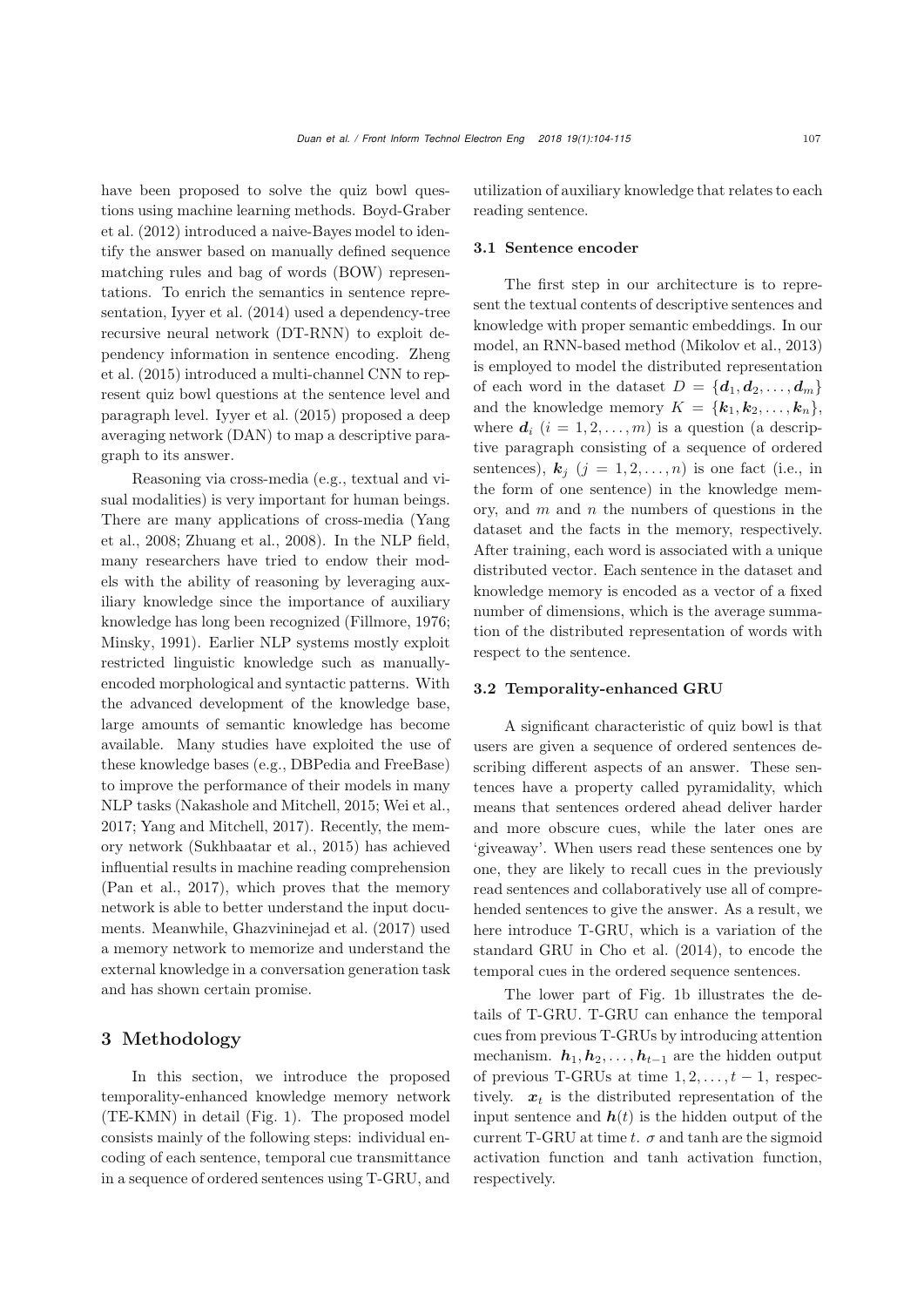

<span id="page-4-0"></span>(a) The lower left is the training data. For each answer, there are several ordered descriptive sentences which gradually describe the different aspects of one answer (i.e, one entity). The ordered ahead sentences remark fewer and harder cues with respect to a given answer, and the later sentences are 'giveaways'. The upper left is a knowledge memory consisting of auxiliary external knowledge that will be used during reading each sentence. In this study, the knowledge is from Wikipedia. (b) Given an answer, assume there are T ordered sentences in total describing different aspects of this answer (i.e.,  $s_1, s_2, \ldots, s_T$ ). Each sentence  $s_i$  is encoded to a distributed vector  $x_i$ . The hidden representation  $h_i$  (1 ≤ *i* ≤ *t* − 1) of each sentence will influence the learning of hidden representation  $h_t$  of  $x_t$ . The hidden representation  $h_t$  is then transmitted to the knowledge memory network to be further handled by the relevant auxiliary knowledge that relates to sentence s*t*. (c) The update of the attention mechanism in T-GRU. The upper right is the T-GRU with attention before update. The lower right is the same T-GRU with

attention after update. Parameters other than  $\alpha_i$  remain intact during the update.  $h_1, h_2, \ldots, h_{t-1}$  are the hidden outputs from the T-GRUs that read the previous sentences. The red and green solid circles represent the values of  $\alpha_i$  before and after update, respectively. References to color refer to the online version of this figure

To strengthen the cues triggered by the previous sentences, we add another attention gate  $m_t$ , which merges  $h_1, h_2, \ldots, h_{t-1}$  into a uniform vector.  $m_t$  is updated by the following equation:

$$
\boldsymbol{m}_t = \sum_{i=1}^{t-1} \alpha_i \cdot \boldsymbol{h}_i, \tag{1}
$$

where  $\alpha_i \in [0,1]$  and  $\sum_{i=1}^{t-1} \alpha_i = 1$ .  $\alpha_i$  are initialized to  $1/(t-1)$  at the beginning of the training. Because  $\alpha_i$  can directly decide the way in which T-GRU accepts the previous cues, the values of  $\alpha_i$  influence the  $m_t$  of T-GRU at each time step. Therefore, we argue that  $\alpha_i$  contribute to the performance of our proposed model in the quiz bowl task.

The update of  $\alpha_i$  is shown in Fig. [1c](#page-4-0) and the process of update can be divided into two parts:

1. T-GRU generates  $h_{t(\text{tmp})}$  using  $x_t$  and the hidden outputs from previous T-GRUs that read in the sentences in a sequence order with their corresponding  $\alpha_i$  before the update. Then all  $\alpha_i$ 's are updated using the following equation:

$$
\alpha_i = \frac{\exp(\boldsymbol{h}_{t(\text{tmp})}^{\mathrm{T}} \cdot \boldsymbol{h}_i)}{\sum_{i=1}^{t-1} \exp(\boldsymbol{h}_{t(\text{tmp})}^{\mathrm{T}} \cdot \boldsymbol{h}_i)}.
$$
(2)

2. The updated values of  $\alpha$  are the new weights for all of the previous hidden outputs. The current T-GRU generates its new hidden output  $h_t$  using  $h_1, h_2, \ldots, h_{t-1}$  with their corresponding new  $\alpha_i$ .

The gates in T-GRU can modulate the interactions between T-GRU and its environment. The update gate  $z_t$  decides how much the unit updates its activation or content and is computed as follows:

$$
z_t = \sigma(W_z x_t + U_z m_t). \tag{3}
$$

The reset gate effectively makes the unit act as if it were reading the first symbol of an input sequence, allowing it to forget the previously computed state. The reset gate  $r_t$  is computed in a manner similar to the update gate:

$$
r_t = \sigma(W_r x_t + U_r m_t). \tag{4}
$$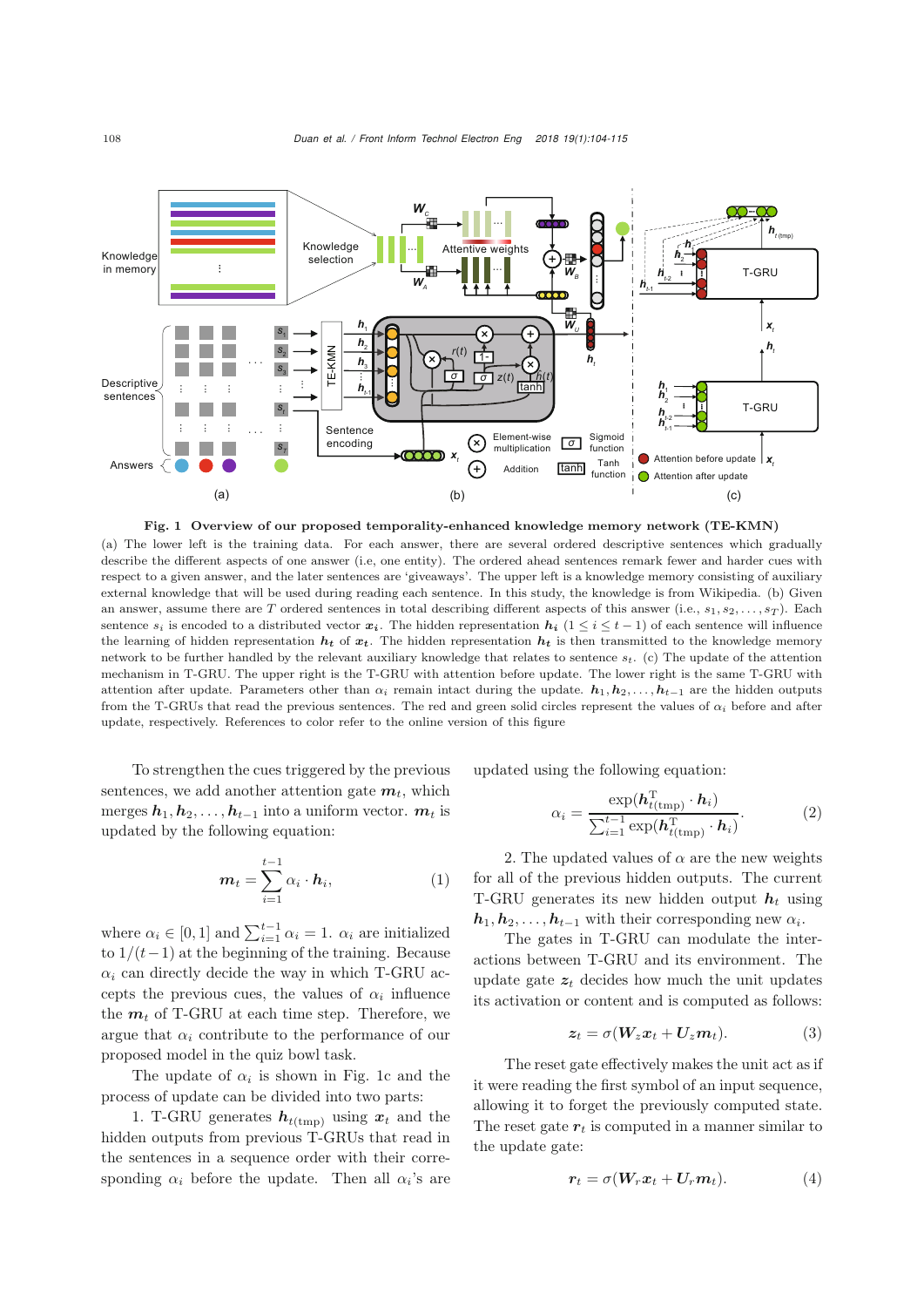The candidate activation  $\hat{h}_t$  is computed as

$$
\hat{\boldsymbol{h}}_t = \tanh(\boldsymbol{W}_{\hat{h}} \boldsymbol{x}_t + \boldsymbol{U}_{\hat{h}} (\boldsymbol{r}_t \odot \boldsymbol{m}_t)), \qquad (5)
$$

where  $\circlearrowright$  is the element-wise multiplication operation. The activation  $h_t$  of T-GRU at time t is a linear interpolation between attention gate  $m_t$  (i.e., all of the previously hidden outputs) and candidate activation  $\mathbf{h}_t$ :

$$
\boldsymbol{h}_t = (1 - \boldsymbol{z}_t)\boldsymbol{m}_t + \boldsymbol{z}_t \hat{\boldsymbol{h}}_t. \tag{6}
$$

Note that *W*<sup>∗</sup> and *U*<sup>∗</sup> are weight matrices that are almost the same as their counterparts in the standard GRU. The architecture and implementation of T-GRU are based on a standard GRU.

Based on the distributed representation of input sentences, T-GRU in our method enhances the temporal cues in a sequence of ordered sentences in quiz bowl and therefore constructs the semantic links between sentences in terms of specific aspects.

### 3.3 Knowledge memory network

In general, when reading a sentence, human beings will recall relevant knowledge that relates to that sentence to better understand the sentence. To endow our architecture with the ability to employ the already memorized external knowledge, we introduce the knowledge memory network to assist T-GRU and boost the understanding of the sentence currently being read. Given a sequence of ordered sentences  $s_1, s_2, \ldots, s_T$ , where T is the number of sentences in a question, and  $x_i$  the distributed representation of the corresponding sentence, the memory network will select the relevant fact  $k_j$  to sentence  $x_i$  using a score function:

<span id="page-5-0"></span>score
$$
(\boldsymbol{x}_i, \boldsymbol{k}_j)
$$
 =  $\frac{\boldsymbol{x}_i \cdot \boldsymbol{k}_j}{\|\boldsymbol{x}_i\| \cdot \|\boldsymbol{k}_j\|}$ . (7)

The network selects the top  $K$  facts of each sentence and puts them into the memory (i.e., set Q). The knowledge memory network learns to understand the stored knowledge combining the hidden output  $h_t$  of T-GRU and gives an answer to the current input sentence. The stored knowledge set Q is converted into memory vector set A and output vector set  $C$  using the following equations:

$$
a_i = W_A q_i, \quad c_i = W_C q_i. \tag{8}
$$

The hidden output  $h_t$  of T-GRU is also embedded to obtain an internal state *ut*:

$$
u_t = W_U h_t. \t\t(9)
$$

In the embedding space, we compute the match between  $u_t$  and each memory  $a_i$  by taking the inner product followed by a softmax function:

$$
p_i = \text{softmax}(\boldsymbol{u}_t^{\mathrm{T}} \boldsymbol{a}_i), \tag{10}
$$

where softmax $(z) = e^{z} / \sum_{j} e^{z_j}$  and  $p = [p_1, p_2, \ldots]^T$ is a probability vector over the inputs. Then the response vector from memory  $o_t$  is a sum over the transformed inputs  $c_i$ , weighted by the probability vector from the input:

$$
\boldsymbol{o}_t = \sum_i p_i \boldsymbol{c}_i. \tag{11}
$$

The input embedding  $u_t$  together with  $o_t$  is then passed through a final weight matrix  $W_B$  and a softmax function to produce the predicted label  $b_t$ :

$$
\boldsymbol{b}_t = \text{softmax}(\boldsymbol{W}_B(\boldsymbol{o}_t + \boldsymbol{u}_t)). \tag{12}
$$

# 3.4 Training

Before training TE-KMN, we pre-train the embedding of each word in the dataset and knowledge memory. After that, we model the distributed representation of each sentence and each fact with the trained word vectors. Next, we select the top K most relative facts that relate to each reading sentence in a quiz bowl question using Eq. [\(7\)](#page-5-0) and store them into the knowledge memory. Then we feed the sentences of each question in order into our model one by one. TE-KMN produces a probability vector  $b_t$ over the inputs at each time step. According to the predicted label  $\boldsymbol{b}_t$ , the loss function for quiz bowl can be written as

<span id="page-5-1"></span>
$$
l_t = -\sum_{i=1}^{n} y_i \cdot \log(b_{ti}), \tag{13}
$$

where  $y$  is the true label of the answer. With the loss function [\(13\)](#page-5-1), by denoting all the parameters in our model as  $\theta$ , the optimization problem in the training process is

$$
\min_{\boldsymbol{\theta}} L(\boldsymbol{\theta}) = \min_{\boldsymbol{\theta}} \sum_{D} \sum_{S} l_t + \lambda \|\boldsymbol{\theta}\|_2^2, \qquad (14)
$$

where  $D$  represents the training data,  $S$  all the sentences of a descriptive paragraph, and  $\lambda > 0$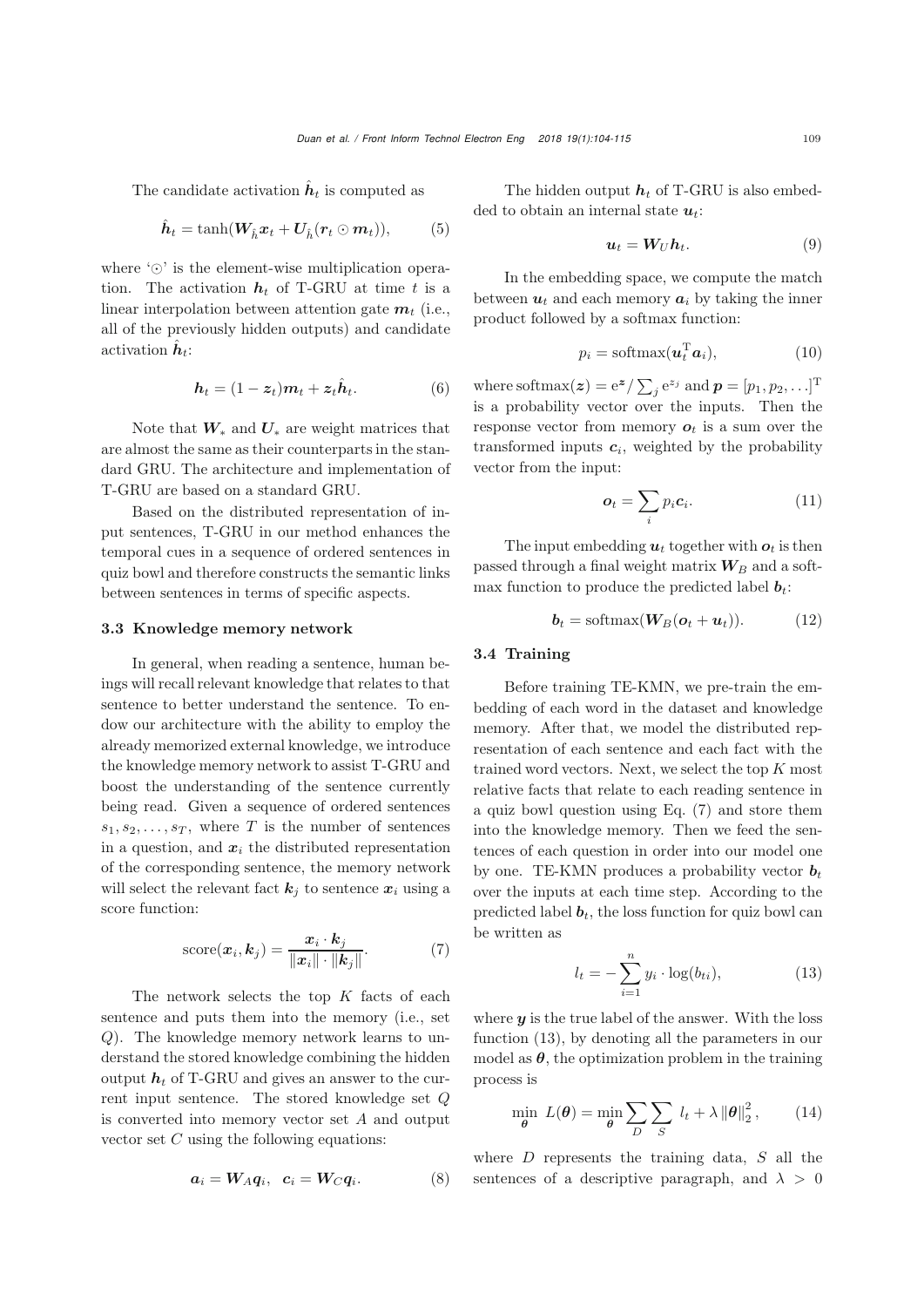a hyper-parameter to trade-off training loss and regularization.

To minimize the objective function, we use the stochastic gradient descent (SGD) method in the back propagation algorithm. At time step  $t$ , parameter  $\theta$  is updated as follows:

$$
\boldsymbol{\theta}_t = \boldsymbol{\theta}_{t-1} - \frac{\rho}{\sqrt{\sum_{i=1}^t g_i^2}} \boldsymbol{g}_t, \tag{15}
$$

where  $\rho$  is the initial learning rate and  $q_t$  the subgradient at time step  $t$ . The whole training process is summarized in Algorithm [1.](#page-6-0)

#### <span id="page-6-0"></span>Algorithm 1 TE-KMN for quiz bowl

| <b>Input:</b> Quiz bowl question set $Q$ , answer set $A$ , knowl- |
|--------------------------------------------------------------------|
| edge set $K$ , selected knowledge $C$ , and the number             |
| of iterations $m$ .                                                |
| Outpute Circo sook contained of a quin hour question               |

**Output:** Given each sentence of a quiz bowl question, predict the answer.

1: Initialize all parameters of TE-KMN 2: for  $i = 1$  to *m* do 3: for  $q \in Q$  do 4: *C* = ∅ 5: **for**  $s \in q$  and *s* is a sentence of *q* do 6:  $C \neq \text{knowledge selection}(s)$  $C \neq$  knowledgeselection(*s*) 7: end for 8: for  $s \in q$  and *s* is a sentence of *q* do<br>9:  $h_t = \text{T-GRU}(h_1, h_2, \ldots, h_{t-1}, x_i)$  $h_t = \text{T-GRU}(h_1, h_2, \ldots, h_{t-1}, x_i)$ 10:  $\boldsymbol{b}_t = \text{KMN}(\boldsymbol{h}_t, C)$ 11: Calculate the loss  $l_t$  with  $b_t$ 12: end for 13: Accumulate the training loss 14: Update parameters by the stochastic gradient descent method

- 15: end for
- 16: end for

# 4 Experiments

### 4.1 Experimental setup

To empirically evaluate and validate our proposed architecture TE-KMN, we conduct the experiments on a dataset of quiz bowl question answering that involves fields of history, literature, places, etc. This dataset was originally published by National Academic Quiz Tournaments (NAQT, https://sites.google.com/view/hcqa/data). Each question in the dataset consists of a sequence of ordered sentences and a corresponding answer.

We filter the questions with respect to the answers that appear substantially less often than others. The statistics of the data is summarized in Table [2.](#page-6-1)

<span id="page-6-1"></span>

|  |  | Table 2 Statistics of the quiz bowl dataset |  |  |  |  |
|--|--|---------------------------------------------|--|--|--|--|
|--|--|---------------------------------------------|--|--|--|--|

| Dataset     | questions |        | Number of Number of Average number of<br>sentences sentences in a question |
|-------------|-----------|--------|----------------------------------------------------------------------------|
| Training    | 9059      | 43 271 | 4.78                                                                       |
| Development | 1013      | 4921   | 4.86                                                                       |
| Test        | 4319      | 20 901 | 4.84                                                                       |
| A 11        | 14391     | 69093  | 4.80                                                                       |

The knowledge we use in the experiments is mainly from two resources: (1) We crawl the Wikipedia webpages that relate to all the answers in the dataset. The summation part of each page is taken as the auxiliary knowledge. (2) We maintain the knowledge in the training set. We replace unclear subjects in each sentence with its associated answer. Therefore, we form a knowledge memory that includes more than 49 747 facts. A total of 6476 facts are from Wikipedia and the remaining facts are from the training set.

#### 4.2 Evaluation metric

Considering that the quiz bowl question answering problem is similar to a classification task, we evaluate the performance of our proposed TE-KMN based on a widely used classification evaluation metric, which is defined as follows:

$$
\text{Accuracy} = \frac{|\{d \in D \mid r_d = r_{\text{true}}\}|}{|D|},\qquad(16)
$$

where  $|D|$  is the number of questions in the test dataset, d indicates a single quiz bowl question, r*<sup>d</sup>* is the answer conjectured by the evaluated method, and  $r_{\text{true}}$  is the correct answer of question d.

# 4.3 Baselines and parameter setting

To demonstrate the efficiency and effectiveness of our proposed TE-KMN, we compare it with six popular content-based algorithms and its two degenerated versions, which are listed as follows:

1. BOW [\(Boyd-Graber et al., 2012](#page-9-2)): a BOW method is used to represent the textual content, and a naive-Bayes model is used to identify the answer.

2. QANTA [\(Iyyer et al.](#page-10-3), [2014](#page-10-3)): a DT-RNN is developed and extended to combine predictions across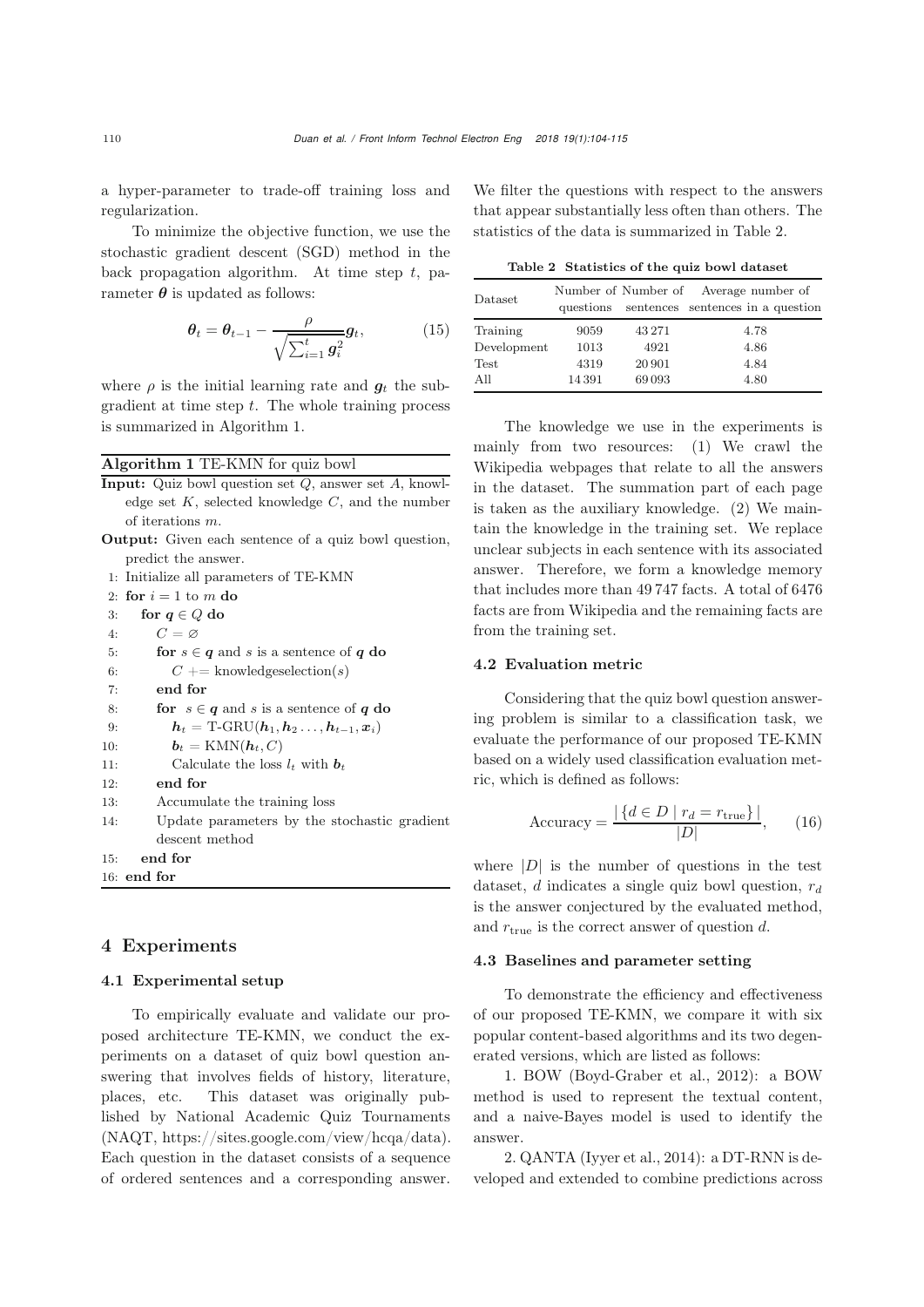sentences to produce a question answering neural network with trans-sentential averaging. QANTA takes word embedding and the dependency tree as the input, and predicts the corresponding answer.

3. DAN [\(Iyyer et al., 2015](#page-10-24)): DAN feeds an unweighted average of word vectors through multiple hidden layers before classification.

4. HCNN [\(Zheng et al., 2015](#page-11-2)): HCNN is a stacked CNN to learn both sentence representation and paragraph representation of the original text and map these features to their corresponding answers.

5. GRU [\(Cho et al.](#page-9-4), [2014](#page-9-4)): A standard GRU receives a sentence at each time step and is used to model the interaction in a sequence of ordered sentences without attention mechanism.

6. BiLSTM [\(Graves et al.](#page-9-8), [2005\)](#page-9-8): BiLSTM takes the word vector at each time step. The information propagates directionally through the whole network.

7. TE-KMN<sup> $-K$ </sup>: the knowledge memory network is removed from TE-KMN and the influence of auxiliary knowledge is ignored. TE-KMN<sup>-K</sup> maintains only the connections between a sentence and its previous sentences.

8. TE-KMN−T: Similar to TE-KMN−K, TE-KMN−<sup>T</sup> is another degenerated version of TE-KMN which neglects the enhancement of the temporal cues from the previous sentences but maintains the knowledge memory network.

The words in the dataset and knowledge memory are represented by a 300-D vector pre-trained by the word2vec tool [\(Mikolov et al.](#page-10-29), [2013](#page-10-29)) filtering the words appearing only once or over 400 times. The input sentences and facts are represented with a 300-D vector with the trained word vectors. We select five most relevant facts of each reading sentence from the knowledge memory. The weights of neural networks are randomly initialized by a Gaussian distribution with zero mean. The hyper-parameters and parameters that achieve the best performance on the development set are chosen to conduct the test evaluation.

# 4.4 Performance comparison

To evaluate the performance of our proposed architecture, we conduct several experiments on the quiz bowl dataset.

As mentioned previously, we argue that the appropriate capturing of temporal cues in a sequence of descriptive sentences and the effective leveraging of auxiliary knowledge that relates to each sentence are two essential factors in quiz bowl questions. To validate that these two factors could improve the performance of our proposed architecture, we degenerate our proposed approach into two simplified versions: TE-KMN<sup> $-T$ </sup> and TE-KMN<sup> $-K$ </sup>.

Table [3](#page-7-0) shows the average accuracy after giving the first  $i$   $(i = 1, 2, \ldots, 5)$  sentence(s) for each quiz bowl question. Table [4](#page-8-0) presents the average accuracy when different ratios of training data are used.

With these experimental results, we can have several interesting observations:

1. DAN, QANTA, HCNN, and BiLSTM have better performances than GRU and TE-KMN<sup>-K</sup>, because GRU and TE-KMN<sup>-K</sup> take sentence vectors as the input, losing a lot of semantics when averaging the summation of each word vector with respect to the corresponding sentence.

2. TE-KMN and TE-KMN<sup> $-T$ </sup> have promising experimental results when the training data is incomplete, which shows the power of leveraging auxiliary external knowledge in answering quiz bowl questions. The knowledge memory network memorizes the external knowledge and helps the model give a more appropriate answer using the auxiliary knowledge that relates to each reading sentence.

3. TE-KMN<sup> $-K$ </sup> is more competitive in the later positions compared with the standard GRU, which

<span id="page-7-0"></span>Table 3 Accuracy of obtaining the right answer given different numbers of first sentences of each quiz bowl question

| Number of first |            |       |       |             |       | Accuracy $(\%)$ |                          |               |        |
|-----------------|------------|-------|-------|-------------|-------|-----------------|--------------------------|---------------|--------|
| sentences given | <b>BOW</b> | OANTA | DAN   | <b>HCNN</b> | GRU   | <b>BiLSTM</b>   | $TE\text{-}KMN\text{-}K$ | $TE-KMN^{-T}$ | TE-KMN |
|                 | 34.24      | 43.21 | 43.83 | 44.93       | 40.76 | 50.53           | 41.33                    | 63.52         | 66.07  |
| $\overline{2}$  | 50.31      | 56.93 | 57.51 | 56.42       | 51.56 | 62.04           | 52.50                    | 67.61         | 70.77  |
| 3               | 51.12      | 57.26 | 57.93 | 59.19       | 53.11 | 63.27           | 54.74                    | 69.44         | 72.91  |
| 4               | 51.40      | 57.45 | 58.02 | 60.25       | 54.21 | 63.61           | 56.32                    | 69.93         | 73.94  |
| 5               | 51.72      | 57.59 | 58.11 | 61.44       | 55.46 | 64.02           | 57.70                    | 70.22         | 74.46  |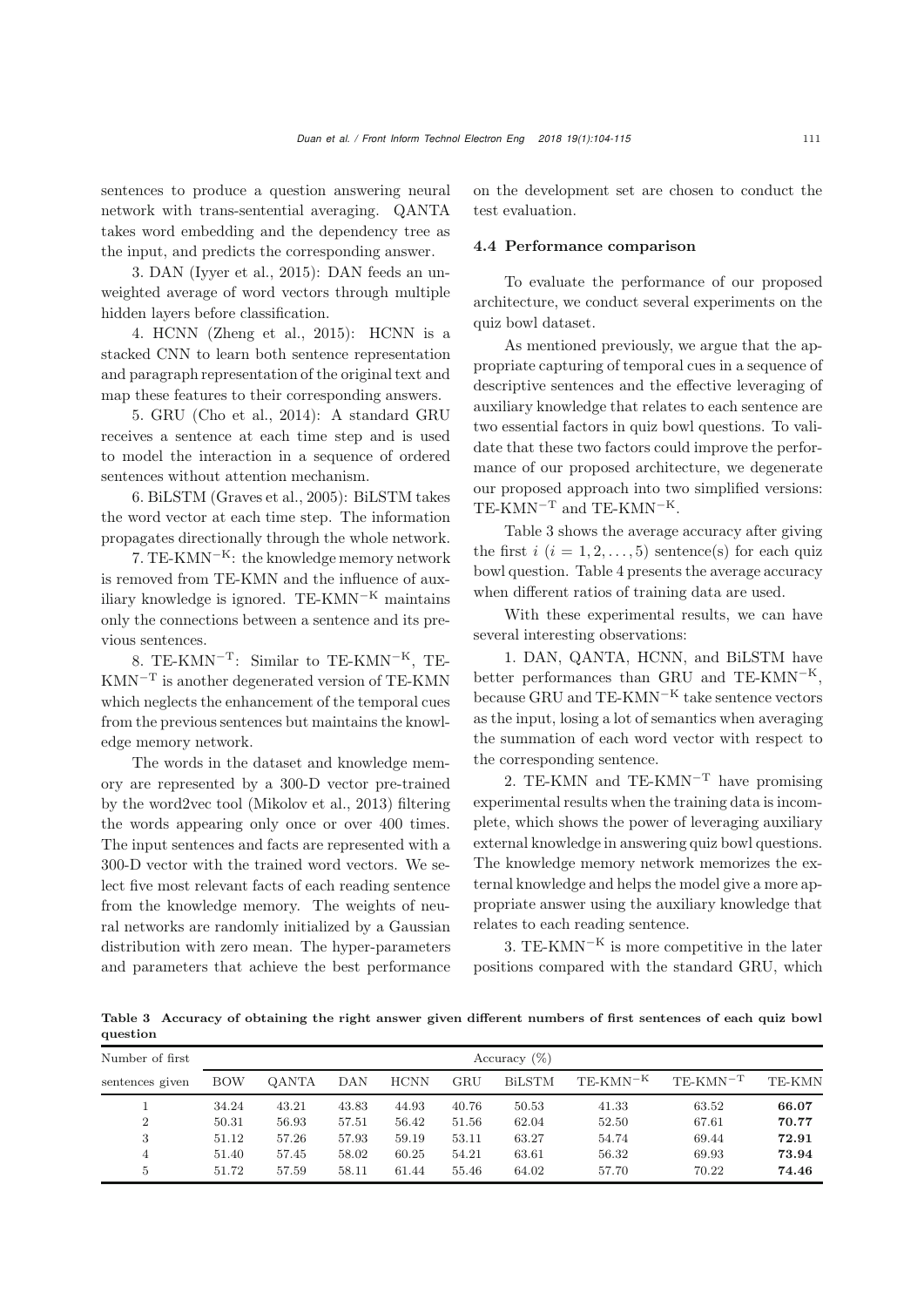| Ratio of      |       | Accuracy $(\%)$ |       |             |       |               |                             |               |        |  |
|---------------|-------|-----------------|-------|-------------|-------|---------------|-----------------------------|---------------|--------|--|
| training data | BOW   | <b>OANTA</b>    | DAN   | <b>HCNN</b> | GRU   | <b>BiLSTM</b> | $\text{TE-KMN}^{-\text{K}}$ | $TE-KMN^{-T}$ | TE-KMN |  |
| 25\%          | 22.38 | 30.75           | 32.50 | 31.94       | 26.17 | 33.31         | 26.40                       | 46.22         | 47.70  |  |
| 50%           | 31.42 | 42.88           | 43.59 | 46.09       | 39.00 | 46.85         | 39.94                       | 57.03         | 60.41  |  |
| 75%           | 40.37 | 49.93           | 51.78 | 53.62       | 46.23 | 55.20         | 47.04                       | 63.59         | 67.00  |  |
| 100%          | 51.91 | 57.64           | 58.22 | 61.51       | 55.53 | 64.19         | 57.85                       | 70.35         | 74.80  |  |

<span id="page-8-0"></span>Table 4 Accuracy with different ratios of training data

proves that the temporal cues in a sequence of ordered sentences have a positive effect on answering performance of quiz bowl questions. The sentences ordered ahead contain cues that inspire the model to better understand the sentences in later order. Thus, the temporal cue is able to improve the performance of TE-KMN.

4. TE-KMN−<sup>T</sup> outperforms the standard GRU and achieves better performance when there is less training data, which indicates that our knowledge memory network can greatly boost TE-KMN with auxiliary knowledge.

5. TE-KMN and TE-KMN<sup> $-T$ </sup> have promising leads over other content-based baselines at the immediately prior positions (i.e., the  $1<sup>st</sup>$  and  $2<sup>nd</sup>$  sentences). One possible reason is that the prior sentences contain few cues that directly indicate the correct answer. It is hard for content-based methods to capture the cues of sentences ordered ahead and build semantic links to their answers. TE-KMN and TE-KMN−<sup>T</sup> are more sensitive to the latent cues because the knowledge memory network can reason using the auxiliary external knowledge and the obscure cues.

6. TE-KMN<sup>-K</sup> has a better performance than  $TE-KMN<sup>-T</sup>$ , which shows that the knowledge memory network contributes more than T-GRU to our proposed model in answering quiz bowl questions.

7. TE-KMN achieves the best performance compared with other models. The results demonstrate that the combined use of temporal cues in a sequence

of ordered sentences and auxiliary external knowledge can improve the performance of our model in answering quiz bowl questions.

#### 4.5 Analysis of auxiliary external knowledge

The knowledge memory contains auxiliary external knowledge from Wikipedia and the training set. Wikipedia accounts for 13.02% and the remaining 86.98% of the knowledge is from the training set. To validate which part of the auxiliary knowledge is more sensitive to the cues in quiz bowl questions, we train TE-KMNwiki with knowledge only from Wikipedia and TE-KMN<sup>train</sup> with knowledge only from the training set. Given different numbers of the first sentences of each quiz bowl question, Table [5](#page-8-1) illustrates the accuracy of TE-KMNwiki, TE-KMN<sup>train</sup>, TE-KMN<sup>-K</sup>, and TE-KMN.

As shown in Table [5,](#page-8-1) given the  $1<sup>st</sup>$  sentence of quiz bowl questions, TE-KMNwiki is slightly better than TE-KMN<sup>-K</sup>, and TE-KMN<sup>train</sup> represents a promising improvement (53.47%) over TE-KMNwiki. However, the disparity decreases to 17.44% after the first five sentences are given. Compared with the performance given the 1st sentence, the performance of TE-KMNwiki has an improvement of 45.70% at the  $5<sup>th</sup>$  sentence while the performance of TE-KMN<sup>train</sup> has an improvement of 11.49%. The results reveal that the knowledge from the training set remarks hard and obscure cues that are instrumental in understanding sentences ordered ahead in quiz bowl questions (i.e., ordered ahead sentences remark fewer

<span id="page-8-1"></span>Table 5 Accuracy of obtaining the right answer when using different knowledge memories

| Number of             |            | Accuracy $(\%)$        |                  |        |
|-----------------------|------------|------------------------|------------------|--------|
| first sentences given | $TE-KMN-K$ | TE-KMN <sup>wiki</sup> | $TE-KMN^{train}$ | TE-KMN |
|                       | 41.33      | 42.08                  | 64.58            | 66.07  |
| $\overline{2}$        | 52.50      | 53.28                  | 68.71            | 70.77  |
| 3                     | 54.74      | 55.66                  | 70.58            | 72.91  |
| 4                     | 56.32      | 58.60                  | 71.45            | 73.94  |
| 5                     | 57.70      | 61.31                  | 72.00            | 74.46  |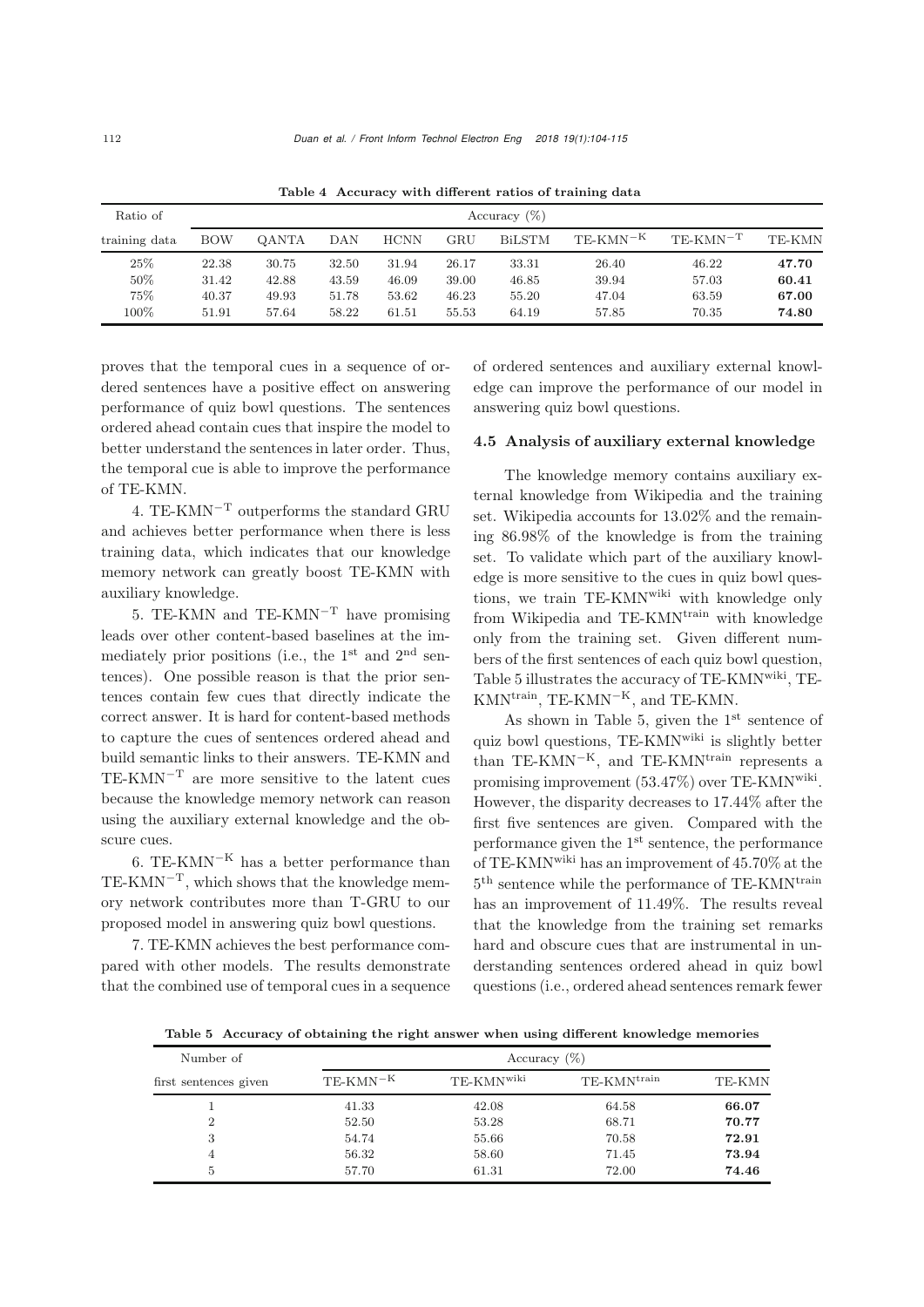cues with respect to the answer), while the knowledge from Wikipedia contains more obvious and direct cues which can clearly match the cues in later ordered sentences (i.e., later sentences deliver more helpful indications to capture the answer).

# 4.6 Attention mechanism in T-GRU

To verify that the attention mechanism in T-GRU can capture the temporal cues in a sequence of ordered sentences, we take the question in Table [1](#page-0-0) as an example and illustrate the attention before and after training respectively in Fig. [2.](#page-9-14) Note that the question in Table [1](#page-0-0) is not used to train the model.



<span id="page-9-14"></span>Fig. 2 Update of attention in a sequence of ordered sentences shown in Table [1](#page-0-0)

Pos. represents the position of each sentence in the question. Each row exhibits the attention changes of one sentence with each of its previous sentences. The darker color indicates a greater ratio of the corresponding attention

As shown in Fig. [2,](#page-9-14) considering the temporal cues labeled in Table [1,](#page-0-0) sentences ordered ahead have a positive influence on the later ones when they share the same indicative temporal cues to the answer. T-GRU is able to capture these temporal cues after being well trained.

# 5 Conclusions and future work

We have introduced a neural network method that incorporates the temporal cues in a sequence of ordered sentences with respect to a given question and auxiliary external knowledge to improve the performance in answering quiz bowl questions. Empirical results on the NAQT quiz bowl dataset show that TE-KMN outperforms other state-of-theart methods, which proves that temporal cues and auxiliary external knowledge contribute to the better performance of our proposed model.

In the future, we hope to enhance the reasoning ability [\(Pan](#page-10-30), [2016](#page-10-30); [Zhuang et al., 2017](#page-11-6)) of our proposed model and find a more effective way of dealing with temporality in quiz bowl question answering.

We are also looking forward to applying our model to other deep learning tasks to prove its effectiveness.

# References

- <span id="page-9-9"></span>Bahdanau D, Cho K, Bengio Y, 2014. Neural machine translation by jointly learning to align and translate. arXiv:1409.0473. https://arxiv.org/abs/1409.0473
- <span id="page-9-1"></span>Bao JW, Duan N, Zhou M, et al., 2014. Knowledge-based question answering as machine translation. 52nd Annual Meeting of the Association for Computational Linguistics, p.967-976.

https://doi.org/10.3115/v1/p14-1091

- <span id="page-9-7"></span>Barrón-Cedeño A, Filice S, Martino GDS, et al., 2015. Thread-level information for comment classification in community question answering. 53rd Annual Meeting of the Association for Computational Linguistics, p.687-693. https://doi.org/10.3115/v1/p15-2113
- <span id="page-9-0"></span>Bilotti MW, Elsas JL, Carbonell JG, et al., 2010. Rank learning for factoid question answering with linguistic and semantic constraints. 19th ACM Conf on Information and Knowledge Management, p.459-468. https://doi.org/10.1145/1871437.1871498
- <span id="page-9-2"></span>Boyd-Graber JL, Satinoff B, He H, et al., 2012. Besting the quiz master: crowdsourcing incremental classification games. Joint Conf on Empirical Methods in Natural Language Processing and Computational Natural Language Learning, p.1290-1301.
- <span id="page-9-3"></span>Carr CE, 1993. Processing of temporal information in the brain. *Ann Rev Neurosci*, 16(1):223-243. https://doi.org/10.1016/S0166-4115(96)80051-3
- <span id="page-9-10"></span>Chen D, Bolton J, Manning CD, 2016. A thorough examination of the CNN/daily mail reading comprehension task. 54th Annual Meeting of the Association for Computational Linguistics, p.2358-2367. https://doi.org/10.18653/v1/p16-1223
- <span id="page-9-4"></span>Cho K, van Merrienboer B, Gülçehre Ç, et al., 2014. Learning phrase representations using RNN encoder-decoder for statistical machine translation. Conf on Empirical Methods in Natural Language Processing, p.1724-1734. https://doi.org/10.3115/v1/d14-1179
- <span id="page-9-11"></span>Chorowski J, Bahdanau D, Serdyuk D, et al., 2015. Attention-based models for speech recognition. Advances in Neural Information Processing Systems, p.577-585.
- <span id="page-9-5"></span>Ding S, Cong G, Lin C, et al., 2008. Using conditional random fields to extract contexts and answers of questions from online forums. 46th Annual Meeting of the Association for Computational Linguistics, p.710-718.
- <span id="page-9-6"></span>Figueroa A, Atkinson J, 2011. Maximum entropy context models for ranking biographical answers to open-domain definition questions. 25th AAAI Conf on Artificial Intelligence, p.1173-1179.
- <span id="page-9-12"></span>Fillmore CJ, 1976. Frame semantics and the nature of language. *Ann New York Acad Sci*, 280(1):20-32. https://doi.org/10.1111/j.1749-6632.1976.tb25467.x
- <span id="page-9-13"></span>Ghazvininejad M, Brockett C, Chang M, et al., 2017. A knowledge-grounded neural conversation model. arXiv:1702.01932. https://arxiv.org/abs/1702.01932
- <span id="page-9-8"></span>Graves A, Fernández S, Schmidhuber J, 2005. Bidirectional LSTM networks for improved phoneme classification and recognition. 15th Int Conf on Artificial Neural Networks, p.799-804.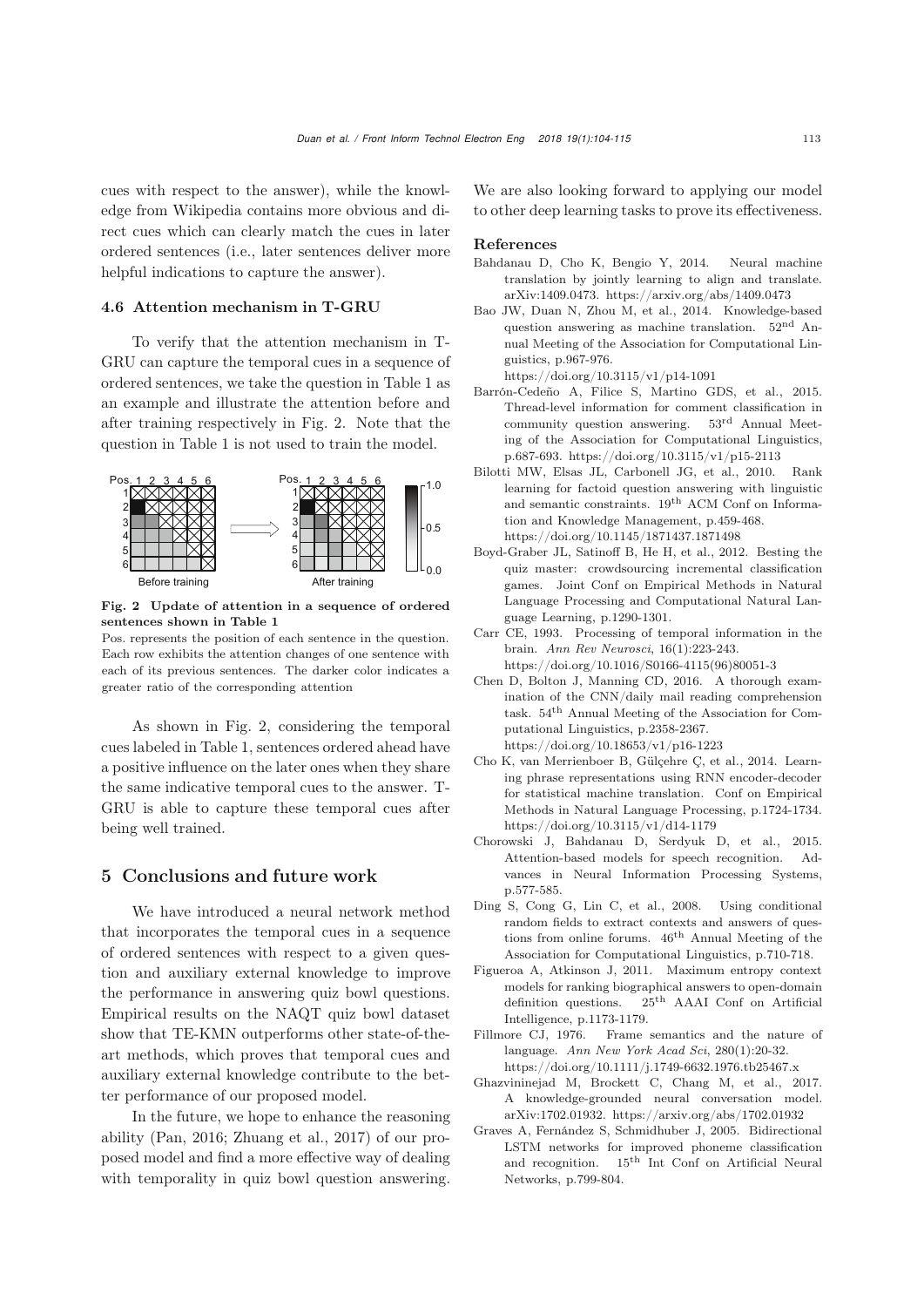- <span id="page-10-9"></span>Huang J, Zhou M, Yang D, 2007. Extracting chatbot knowledge from online discussion forums. 20th Int Joint Conf on Artifical Intelligence, p.423-428.
- <span id="page-10-4"></span>Ivry RB, 1996. The representation of temporal information in perception and motor control. *Curr Opin Neurobiol*, 6(6):851-857. https://doi.org/10.1016/s0959-4388(96)80037-7
- <span id="page-10-3"></span>Iyyer M, Boyd-Graber JL, Claudino LMB, et al., 2014. A neural network for factoid question answering over paragraphs. Conf on Empirical Methods in Natural Language Processing, p.633-644. https://doi.org/10.3115/v1/d14-1070
- <span id="page-10-24"></span>Iyyer M, Manjunatha V, Boyd-Graber JL, et al., 2015. Deep unordered composition rivals syntactic methods for text classification. 53rd Annual Meeting of the Association for Computational Linguistics, p.1681-1691. https://doi.org/10.3115/v1/p15-1162
- <span id="page-10-12"></span>Jeon J, Croft WB, Lee JH, 2005. Finding similar questions in large question and answer archives.  $14<sup>th</sup>$  ACM Int Conf on Information and Knowledge Management, p.84-90. https://doi.org/10.1145/1099554.1099572
- <span id="page-10-11"></span>Joty SR, Barrón-Cedeño A, Martino GDS, et al., 2015. Global thread-level inference for comment classification in community question answering. Conf on Empirical Methods in Natural Language Processing, p.573-578. https://doi.org/10.18653/v1/d15-1068
- <span id="page-10-0"></span>Jurczyk P, Agichtein E, 2007. Discovering authorities in question answer communities by using link analysis. 16th ACM Conf on Information and Knowledge Management, p.919-922.

https://doi.org/10.1145/1321440.1321575

- <span id="page-10-17"></span>Kalchbrenner N, Grefenstette E, Blunsom P, 2014. A convolutional neural network for modeling sentences. 52nd Annual Meeting of the Association for Computational Linguistics, p.655-665.
	- https://doi.org/10.3115/v1/p14-1062
- <span id="page-10-18"></span>Le QV, Mikolov T, 2014. Distributed representations of sentences and documents. 31<sup>st</sup> Int Conf on Machine Learning, p.1188-1196.
- <span id="page-10-1"></span>Li B, Lyu MR, King I, 2012. Communities of Yahoo! Answers and Baidu Zhidao: complementing or competing? Int Joint Conf on Neural Networks, p.1-8. https://doi.org/10.1109/ijcnn.2012.6252435
- <span id="page-10-22"></span>Luong T, Pham H, Manning CD, 2015. Effective approaches to attention-based neural machine translation. Conf on Empirical Methods in Natural Language Processing, p.1412-1421. https://doi.org/10.18653/v1/d15-1166
- <span id="page-10-21"></span>Ma X, Hovy EH, 2016. End-to-end sequence labeling via bidirectional LSTM-CNNs-CRF.  $54^{\text{th}}$  Annual Meeting of the Association for Computational Linguistics, p.1064- 1074. https://doi.org/10.18653/v1/p16-1101
- <span id="page-10-20"></span>Mikolov T, Karafiát M, Burget L, et al., 2010. Recurrent neural network based language model. 11th Annual Conf of the Int Speech Communication Association, p.1045-1048.
- <span id="page-10-29"></span>Mikolov T, Chen K, Corrado G, et al., 2013. Efficient estimation of word representations in vector space. arXiv:1301.3781. https://arxiv.org/abs/1301.3781
- <span id="page-10-5"></span>Minsky M, 1991. Society of mind: a response to four reviews. *Artif Intell*, 48(3):371-396.

https://doi.org/10.1016/0004-3702(91)90036-J

- <span id="page-10-25"></span>Nakashole N, Mitchell TM, 2015. A knowledge-intensive model for prepositional phrase attachment. 53rd Annual Meeting of the Association for Computational Linguistics, p.365-375. https://doi.org/10.3115/v1/p15-1036
- <span id="page-10-8"></span>Navigli R, Velardi P, 2010. Learning word-class lattices for definition and hypernym extraction. 48th Annual Meeting of the Association for Computational Linguistics, p.1318-1327.
- <span id="page-10-28"></span>Pan B, Li H, Zhao Z, et al., 2017. MEMEN: multi-layer embedding with memory networks for machine comprehension. arXiv:1707.09098. https://arxiv.org/abs/1707.09098
- <span id="page-10-30"></span>Pan Y, 2016. Heading toward artificial intelligence 2.0. *Engineering*, 2(4):409-413.
	- https://doi.org/10.1016/J.ENG.2016.04.018
- <span id="page-10-16"></span>Qiu X, Huang X, 2015. Convolutional neural tensor network architecture for community-based question answering. 24th Int Joint Conf on Artificial Intelligence, p.1305- 1311.
- <span id="page-10-23"></span>Rush AM, Chopra S, Weston J, 2015. A neural attention model for abstractive sentence summarization. Conf on Empirical Methods in Natural Language Processing, p.379-389. https://doi.org/10.18653/v1/d15-1044
- <span id="page-10-6"></span>Schweppe J, Rummer R, 2013. Attention, working memory, and long-term memory in multimedia learning: an integrated perspective based on process models of working memory. *Ed Psychol Rev*, 26(2):285-306. https://doi.org/10.1007/s10648-013-9242-2
- <span id="page-10-10"></span>Shah C, Pomerantz J, 2010. Evaluating and predicting answer quality in community QA. 33rd Int ACM SIGIR Conf on Research and Development in Information Retrieval, p.411-418.

https://doi.org/10.1145/1835449.1835518

- <span id="page-10-15"></span>Shen Y, Rong W, Sun Z, et al., 2015. Question/Answer matching for CQA system via combining lexical and sequential information. 29<sup>th</sup> AAAI Conf on Artificial Intelligence, p.275-281.
- <span id="page-10-27"></span>Sukhbaatar S, Szlam A, Weston J, et al., 2015. End-to-end memory networks. Advances in Neural Information Processing Systems, p.2440-2448.
- <span id="page-10-7"></span>Sun R, Jiang J, Tan YF, et al., 2005. Using syntactic and semantic relation analysis in question answering.  $\,14^{\rm th}\,$ Text REtrieval Conf.
- <span id="page-10-19"></span>Sutskever I, Vinyals O, Le QV, 2014. Sequence to sequence learning with neural networks. Advances in Neural Information Processing Systems, p.3104-3112.
- <span id="page-10-14"></span>Wang B, Wang X, Sun C, et al., 2010. Modeling semantic relevance for question-answer pairs in web social communities. 48th Annual Meeting of the Association for Computational Linguistics, p.1230-1238.
- <span id="page-10-2"></span>Wang M, 2006. A Survey of Answer Extraction Techniques in Factoid Question Answering. [https://cs.stanford.edu/](https://cs.stanford.edu/people/mengqiu/publication/LSII-LitReview.pdf) [people/mengqiu/publication/LSII-LitReview.pdf](https://cs.stanford.edu/people/mengqiu/publication/LSII-LitReview.pdf)
- <span id="page-10-26"></span>Wei X, Huang H, Nie L, et al., 2017. I know what you want to express: sentence element inference by incorporating external knowledge base. *IEEE Trans Knowl Data Eng*, 29(2):344-358.
	- https://doi.org/10.1109/TKDE.2016.2622705
- <span id="page-10-13"></span>Xue X, Jeon J, Croft WB, 2008. Retrieval models for question and answer archives. 31st Int ACM SIGIR Conf on Research and Development in Information Retrieval, p.475-482. https://doi.org/10.1145/1390334.1390416